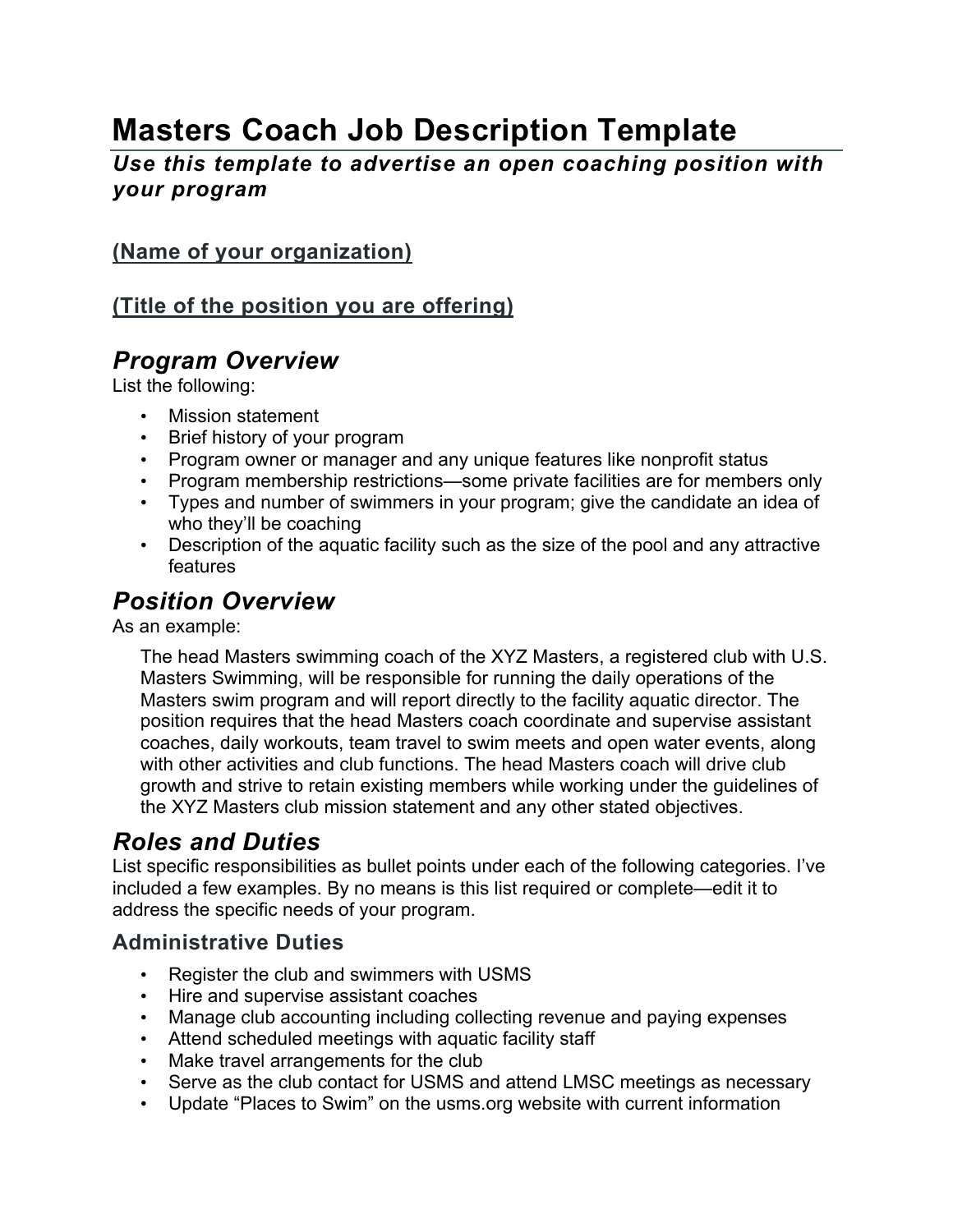- Host USMS sanctioned swim meets and open water and fitness events
- Host swim clinics and other educational opportunities for club members
- Identify, recruit, and develop club sponsorships
- Involve the Masters program in community service opportunities such as the USMS sponsored initiative "April is Adult Learn-to-Swim Month"
- Organize a support team consisting of club members and volunteers
- Create marketing resources

#### **Coaching Duties**

- Set goals for the club
- Develop a seasonal plan for the club
- Help each swimmer set individual goals
- Write workouts
- Coach workouts
- Schedule assistant coaches
- Offer stroke development clinics with video filming options
- Travel to events
- Attend continuing education offerings for swimming coaches

#### **Travel and Weekend Requirements**

List approximately what percent of the job requires travel and whether the position also requires availability on nights and weekends to coach and to respond to inquiries from staff or members.

### **Summary of Qualifications**

Care should be given under this category not to list too many requirements. You don't want to discourage a perfectly qualified candidate because he or she doesn't meet each and every detail you've listed. Take the applications and determine if you are willing to overlook a deficiency that can be overcome easily.

- Minimum number of years of professional work experience
- Current membership in USMS
- Minimum of Level 2 USMS Masters coach certification (or will obtain within six months of hire)
- Safety training for coaches or lifeguard certification including CPR, first aid, and AED
- Ability to motivate adult athletes in a positive manner
- Demonstrated proficiency in teaching stroke development, stroke correction, and proper technique
- Understanding of the rules of USMS as described in the rulebook
- Exceptional organizational skills and ability to multitask
- Excellent interpersonal skills
- Excellent writing, listening, and verbal communication skills
- Ability to make clear recommendations and decisions
- Knowledge of Hy-Tek Meet Manager a plus
- Minimum education requirement